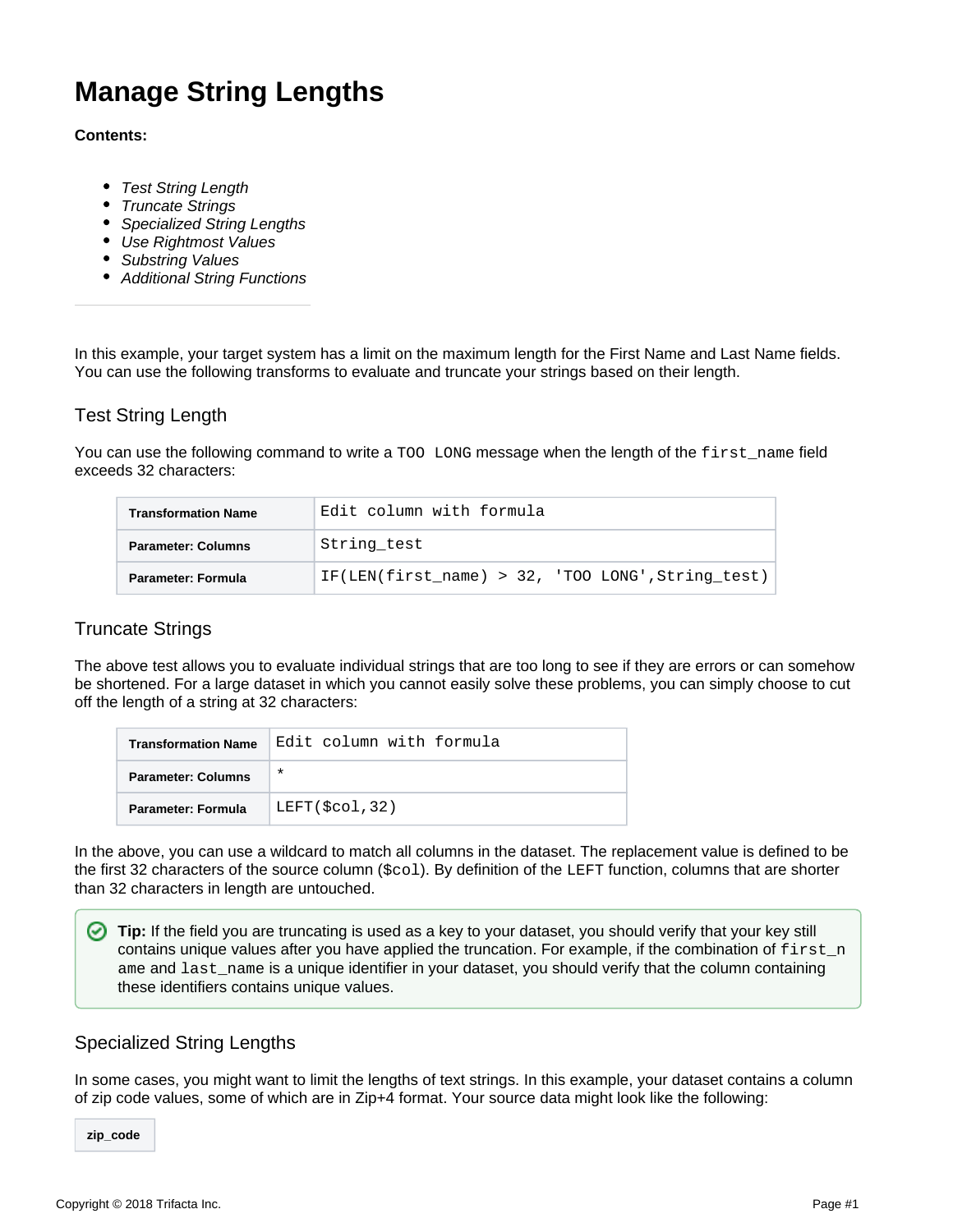| 94104      |
|------------|
| 94104-2218 |
| 94105      |

For consistency, you might want to limit the column to use just the first five digits of the zip code.

#### **Steps:**

- 1. Select the first five digits of one of the nine-digit zip codes.
- 2. In the suggestion cards, select the Extract card.
- 3. Select the following variation:

| <b>Transformation Name</b>                  | Extract text or pattern     |
|---------------------------------------------|-----------------------------|
| <b>Parameter: Column to extract</b><br>from | zipcode                     |
| <b>Parameter: Option</b>                    | Custom text or pattern      |
| <b>Parameter: Text to extract</b>           | ${zip}$                     |
| <b>Parameter: Start extracting</b><br>after | $\text{'}$ start $\text{'}$ |

#### 4. Click **Add**.

The above solution references two Trifacta® patterns to identify elements of the cell value. For more information, see [Text Matching](https://docs.trifacta.com/display/r051/Text+Matching).

For a more generalized approach, you can use some of the following string functions to limit your data length. Values that are shorter than the designated string length are left untouched.

**NOTE:** Transforms that cut down the size of a value might generate mismatched or missing values based on the column's data type. You should verify that you are not creating new missing or mismatched values.

## <span id="page-1-0"></span>Use Rightmost Values

Use the following transform to reduce a string to the rightmost 6 characters in any value:

| <b>Transformation Name</b> | Edit column with formula |
|----------------------------|--------------------------|
| <b>Parameter: Columns</b>  | prodID                   |
| Parameter: Formula         | RIGHT(prodID, 6)         |

## <span id="page-1-1"></span>Substring Values

The SUBSTRING function enables you to designate a specific subset of the string's characters to use. You specify the index of the first character in the values and the number of subsequent characters to include. For example, when applied to the value United States of America in the countries column, the following transform sets the new value to be States.

| <b>Transformation Name</b> | ∣Edit column with formula |
|----------------------------|---------------------------|
| <b>Parameter: Columns</b>  | countries                 |